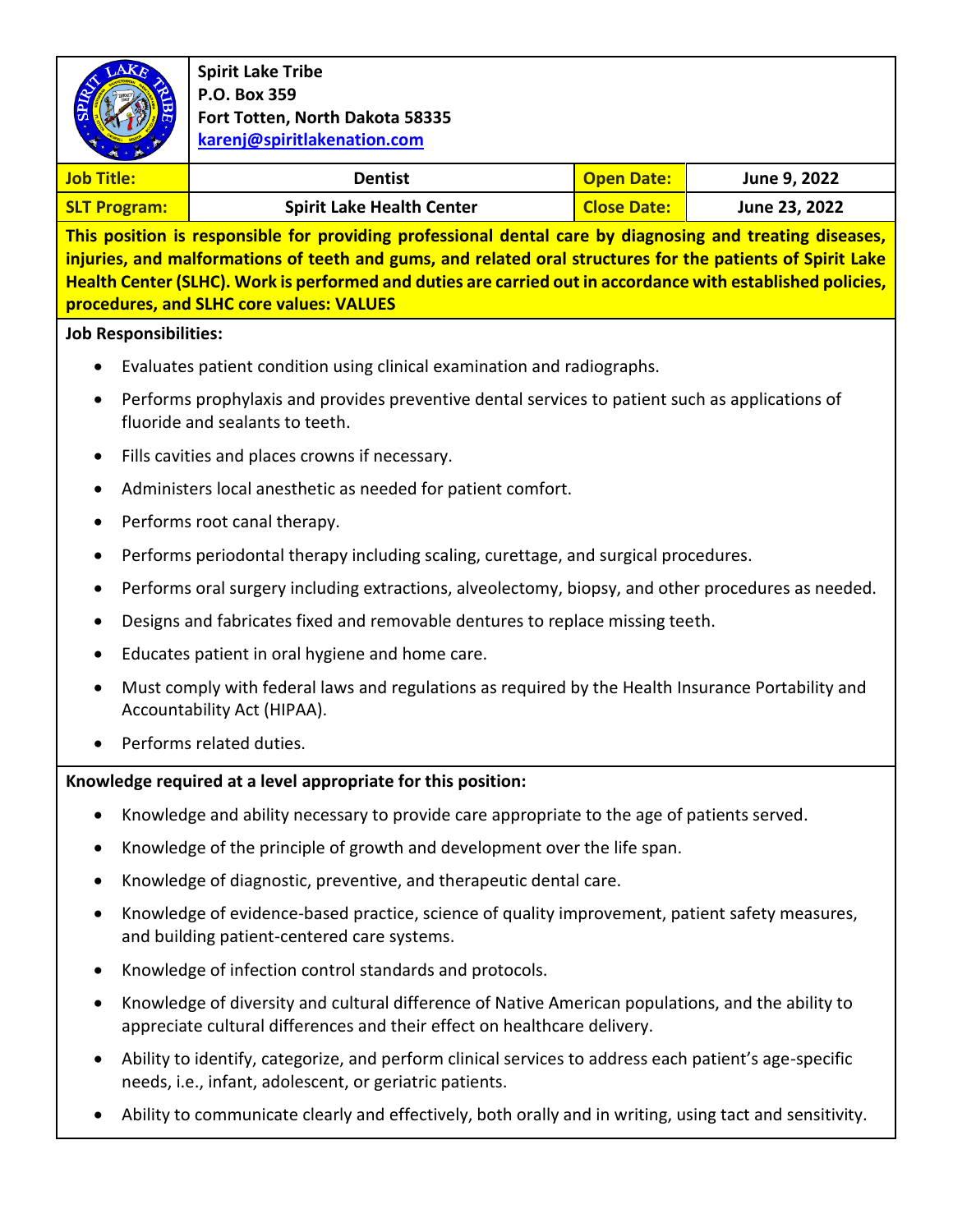- Skilled in critical thinking, deductive reasoning and decision making.
- Skill in prioritizing and planning.
- Skill in interpersonal relations.
- Skill in oral communication.
- Skill in the provision of customer service.
- Skill in use of job-related equipment and tools.
- Skill in use of personal computer and a variety of job-related software applications.

### **Supervisory Controls**

The supervisor gives technical guidance and assistance. Work is performed independently and is reviewed for overall efficiency and adequacy of patient outcomes.

### **Guidelines**

Guidelines include state and federal laws, Spirit Lake Tribe and SLHC policies and procedures. These guidelines are clear and specific and require some judgment.

### **Complexity/scope of work:**

This position consists of patient care duties. The purpose of this position is to provide dental care to SLHC patients. Successful performance helps ensure the overall effective and efficient operation of the dental program and SLHC resulting in improved patient outcomes.

### **Contacts**

Contacts are typically with clinical providers, patients, other employees, and the general public.

Contacts are primarily for obtaining, furnishing, exchanging, and providing factual medical information, and provide patient care.

# **Physical Demands/Work Environment**

The work is typically performed standing or sitting. The work is typically performed in a clinic setting which requires normal safety precaution for infection control and environmental safety measures. The work environment is usually noisy.

While performing the duties of this job, the employee is regularly required to stand and sit, talk, and hear. Requires working with fingers rather than the whole hand or arm. Constantly requires repetitive movement of the wrists, hands and/or fingers. The employee is frequently required to reach with hands and arms. The employee is occasionally required to walk and stoop, kneel, crouch, or climb. The employee must regularly lift and /or move light objects, and occasional lift heavier objects. Specific vision abilities required by this job include close vision, distance vision, color vision, peripheral vision, depth perception, and ability to adjust focus.

# **Supervisory and management responsibility**

This is a non-supervisory position that may provide functional guidance and direction to other dental clinic employees.

# **Minimum Qualifications:**

• Degree in dental surgery (DDS) or dental medicine (DMD) from a school approved by the Council on Dental Education, American Dental Association (ADA) or other dental school.